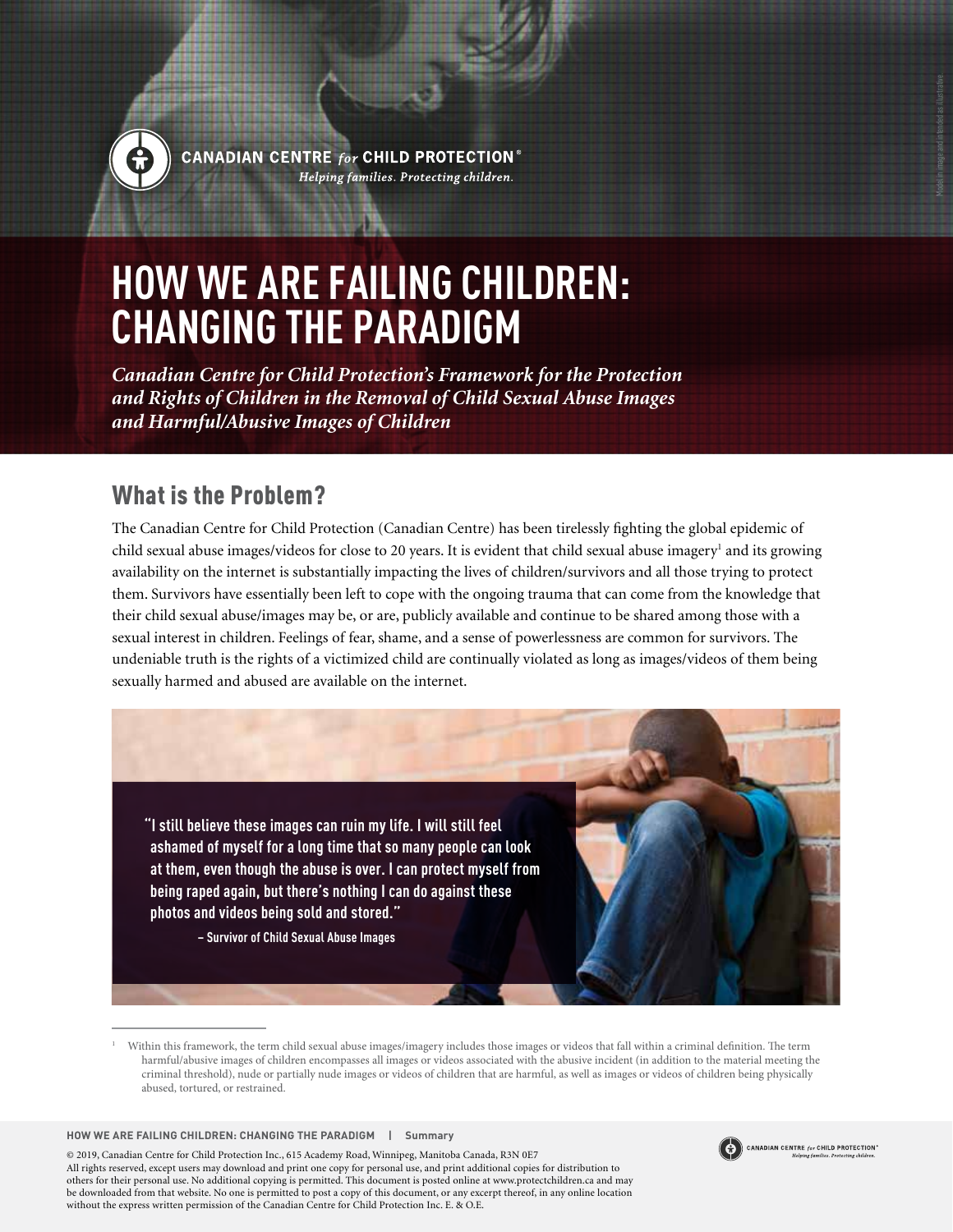# Project Arachnid: The Data

Project Arachnid — our web crawler and platform that detects child sexual abuse images/videos on the open and dark web, and then issues takedown notices to hosting providers — has placed a spotlight on this epidemic. Operating for about three years, the evidence pulled from Project Arachnid continues to show how we are failing children and the urgent need to change the paradigm when it comes to the **removal of child sexual abuse images.** 



### Responses from Industry to Removal Notices

Through operating Project Arachnid, we have become deeply concerned by the varying levels of commitment demonstrated by industry to safeguarding children. We continue to see a range of responses to notices involving child sexual abuse images (those that meet a criminal law threshold) issued by Project Arachnid. Companies can occupy multiple categories. For example, we encounter companies that are both proactive as well as resistant. This spectrum of responses include:

- 1. **Proactive:** Companies that actively seek to detect and prevent child sexual abuse imagery from being posted on their service. This typically involves the larger technology companies but can include some smaller ones.
- 2. **Reactive:** Large and small companies that remove when notified but do not actively seek to prevent child sexual abuse imagery on their service. Those that react to notices also have varying durations in removal time.
- 3. **Resistant:** Companies that debate/push back on removing the material, either not being satisfied that the image is a child or not agreeing with us that the image or video is illegal in nature.
- 4. **Non-compliant:** Companies that ignore takedown notifications or simply refuse to remove material that is clearly child sexual abuse imagery.
- 5. **Complicit:** Companies that knowingly allow child sexual abuse imagery on their services and may attempt to protect clients engaged in illegal activities.

Some companies will act on a wider set of images that are clearly harmful even if they are not necessarily illegal, while others base their response solely on statutory obligation. There is a lack of transparency and accountability in the process of image removal, and **industry has had extensive discretion and authority on decisions tied to the removal of these images. This must change.**

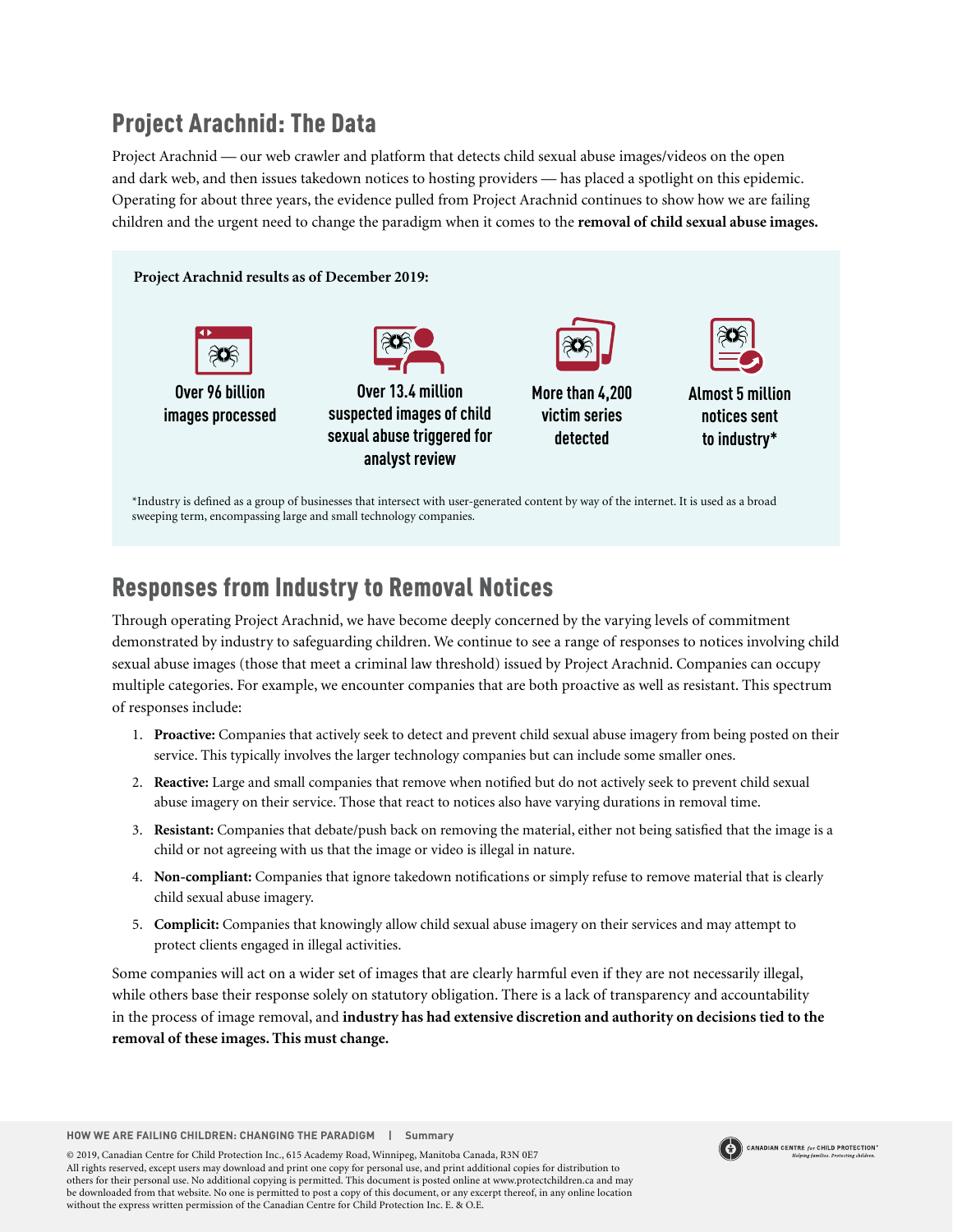### What Needs to Change?

Project Arachnid prompted us to write *How we are Failing Children: Changing the Paradigm.* In this framework for action we are proposing a set of principles that prioritizes the best interests and protection of children, clarifies roles and responsibilities with governments, trusted/verified hotlines and industry, and ensures a coordinated, standardized, and effective response across jurisdictions as it relates to the removal of this material.

Our framework is grounded in the rights of children to dignity, privacy, and protection from harm. There are two major aspects around the removal of child sexual abuse images, and harmful/abusive images that urgently needs to change:

- 1. First, if we look at the removal of child sexual abuse imagery simply from a criminal law threshold (images that would qualify as worst of the worst, and be seen as illegal in most countries), we are failing. This must change. With approximately 400 companies currently receiving notices issued by Project Arachnid, takedown time is as follows: When notified of child sexual abuse imagery on their service, the best 10% of industry comply with removal in one day or less, while the bottom 10% takes more than two weeks.
- 2. Second, it has become abundantly clear from our work in Project Arachnid that we are not going far enough to protect children from abuse and harm with the removal of images and videos that fall outside of a criminal threshold. Countless harmful/abusive images of children remain online because we have approached removal from the perspective of what is or is not possible under criminal law versus tackling it based on what is in the best interests of children and what is needed to safeguard them from harm. Our operational principles for removal address these gaps and we are urging industry to adopt this approach.

**Industry has the power to remove harmful/abusive images of children by way of their own terms of service.**



**HOW WE ARE FAILING CHILDREN: CHANGING THE PARADIGM | Summary**

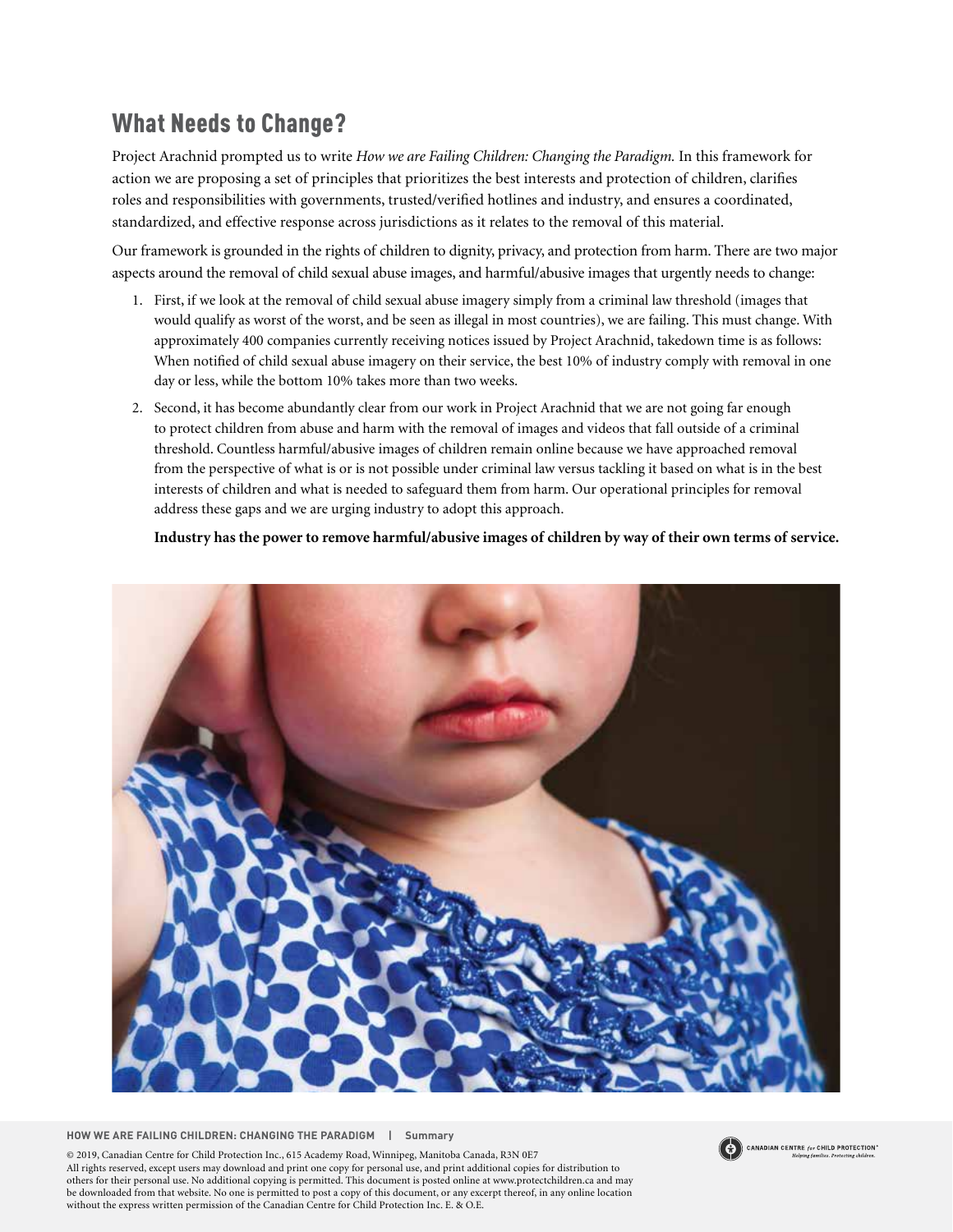### Principles for Action:

The Canadian Centre is urging industry to act on removal notices without subjectivity or unevenness when notified by a trusted/verified hotline, which includes internet providers denying services to those negligent or complicit in the online availability of child sexual abuse images. It is essential that governments take leadership and provide laws that put the interest of children at the centre of this discussion, and society has the power to demand change.

**In addition to the material meeting the legal definition of child sexual abuse images**, in the coming months, Project Arachnid is going to begin issuing notices to industry on a broader set of images that include:

1. All material recorded in the course of a sexually abusive scenario/incident<sup>2</sup> involving a child victim (identified **and unidentified). The expectation is that this material will be actioned and removed immediately by industry.** 

A set of images capturing an abusive incident will often include photos of the child that do not meet the legal definition of child sexual abuse material, but are part of the continuum of abuse. For example, a video recording of a toddler who ends up being sexually abused may begin with the child standing in a dress beside a bed. A still image of that child in her dress is created from the start of that video and is part of the continuum of abuse. Such images typically are used to advertise where to find additional images/videos involving child sexual abuse.

Another tactic sometimes used to circumvent laws is to crop abusive images, or place emojis or black boxes/ lines over the child's sexual organs. For instance, offenders may create a separate image of the child's face or feet from the abuse material. Under this principle, industry members are to take action and remove ALL images that are derived from illegal images/videos, not just the material meeting the legal definition of child sexual abuse images.

#### **2. Nude or partially nude images/videos\* of children that have been made** publicly available **(typically stolen from unsecured social media accounts or surreptitiously taken images),** AND **are used in a sexualized context. The expectation is that this material will be actioned and removed immediately by industry.**

Stolen/reposted images are commonly found within forums and chatrooms used by those with a sexual interest in children. These are typically images/videos which have not been properly secured, or may have been posted innocently to social media or in an online photo album (often by parents/family members). This makes it possible for offenders to take the material and make it publicly available in a vastly different context, such as in the context of sexualized commentary or chats.<sup>3</sup> Examples of these types of images include, but are not limited to, nude or partially nude images of children on the beach, at playgrounds, splash pads, babies on change tables, children urinating, and children nude/partially nude in what appears to be a home setting.

\* Industry is to immediately action and remove publicly available images of clothed children where the offender appears in an image to be masturbating to/ejaculating on a clothed child, or on an image of a clothed child, or the image is used in a sexualized context as with the nude/partially nude images.

**3. Images/videos of a child being physically abused, tortured, or restrained. The expectation is that this material will be actioned and removed immediately by industry.** 

With or without a sexual context, with or without nudity or semi-nudity, images or videos of children being physically abused, tortured, or restrained constitute an egregious breach of a child's right to privacy and dignity. This material often involves elements of sadism and child torture, for example, children being hogtied and gagged; being handcuffed or chained; being caged; being burned; being beaten/whipped/hit.

**HOW WE ARE FAILING CHILDREN: CHANGING THE PARADIGM | Summary**



This includes incidents that appear to be self-generated.

<sup>3</sup> Similar to principle one, with these images, offenders will sometimes use emojis or black boxes/lines to cover a child's sexual organs.